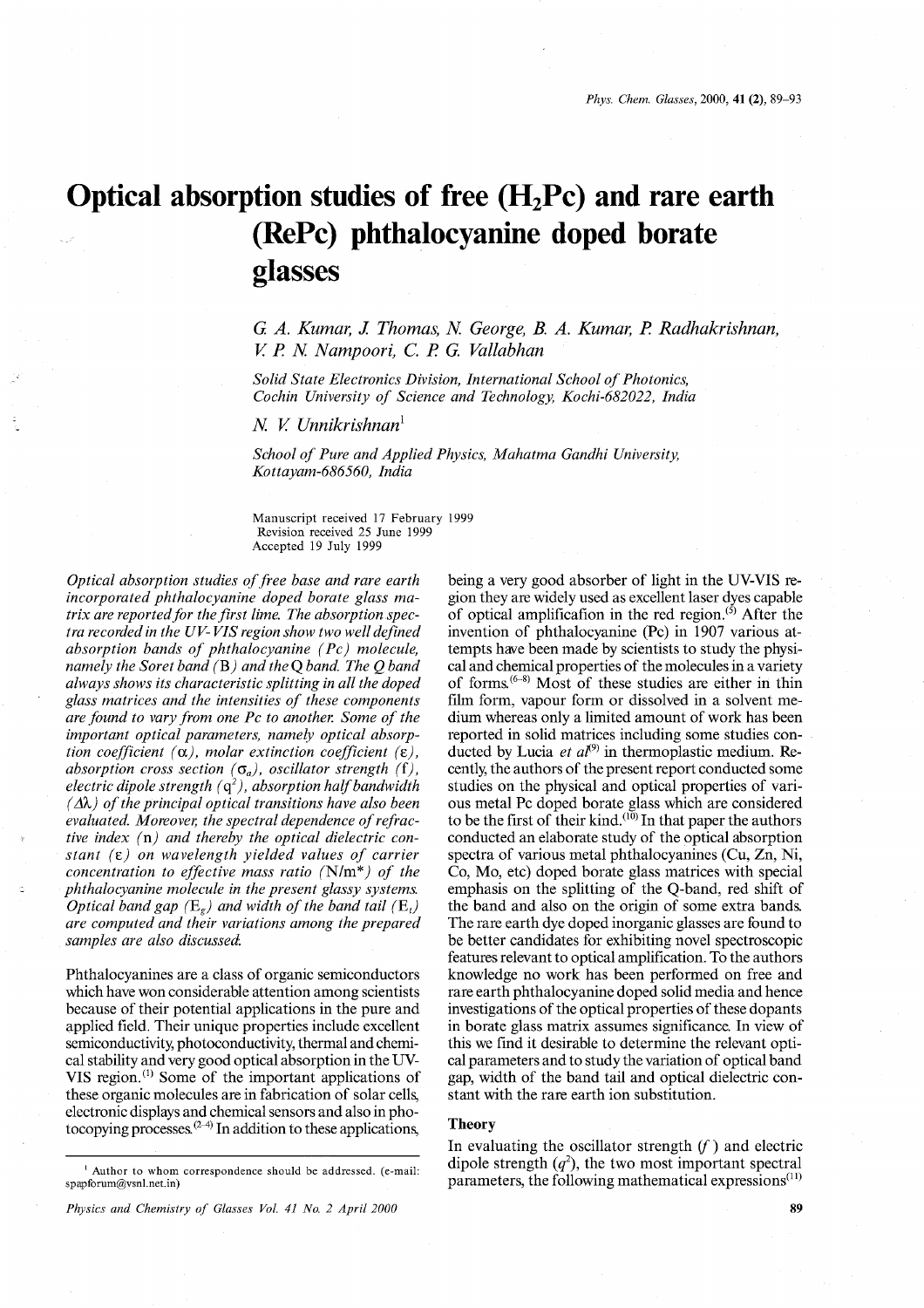### G. A KUMAR *ETAL:* OPTICAL ABSORPTION OF FREE AND RARE EARTH PHTHALOCYANINE DOPED BORATE GLASSES

have been used.

$$
f=4.38\times10^{-9}f\epsilon(v)dv\tag{1}
$$

$$
q^2 = (1/2500)\varepsilon(v)\Delta\lambda/\lambda\tag{2}
$$

where  $\varepsilon(v)$  is the molar extinction coefficient corresponding to the transition of frequency, *v* and it can be evaluated using the expression

$$
\varepsilon(v) = A/Cl \tag{3}
$$

where  $A$  is the absorbance,  $C$  concentration in mole/l and *1* the sample thickness. In Equation (1) *dv* represents the absorption bandwidth which is usually taken as its full width at half maximum (FWHM).

The optical absorption coefficient  $\alpha(v)$  at a given frequency  $\overline{(v)}$  is given  $\overline{by}^{(12)}$ 

$$
\alpha(v) = A \{ hv - E_g \}^r / hv \tag{4}
$$

where A andr are constants, hv the photon energy and  $E_g$  the optical band gap. The width of the band tail  $(E_t)$ was calculated using Urbach's empirical relation.<sup>(13)</sup>

$$
\ln(\alpha) = \ln B - (h\nu/E_t) \tag{5}
$$

where *B* is a constant.

From the absorption and transmission spectra the reflectance was calculated using the expression $(12)$ 

$$
T=(1-R)^2\exp\left(-A\right) \tag{6}
$$

where *R* is the reflectance, *T* the transmittance and *A* the absorbance.

The relation between optical dielectric constant  $\varepsilon$ , wavelength ( $\lambda$ ) and refractive index (*n*) is given by<sup>(12)</sup>

$$
\varepsilon = n^2 = \{ (1 + \sqrt{R})/(1 - \sqrt{R}) \}^2 = \varepsilon_{\infty} - e^2 / \pi c^2 (N/m^*) \lambda^2 \tag{7}
$$

when  $\varepsilon_{\infty}$  is the infinitely high frequency dielectric constant, *e* the electronic charge and *(Nlm\*)* the ratio of carrier concentration to the effective mass.

#### **Experimental**

All the glass samples were prepared by the conventional rapid quenching technique.<sup>(14)</sup>Reagent grade boric acid  $(H_3BO_3)$  and doubly sublimed phthalocyanines have been used as the starting materials for sample preparation. The weighed quantities of the starting materials for 18 g glass were mixed homogeneously using an agate mortar. The batch was then taken in a silica crucible and heated in an electric muffle furnace. Slow heating was initially maintained until the temperature reached 80 $^{\circ}$ C and decomposition of H<sub>3</sub>BO<sub>3</sub> to B<sub>2</sub>O<sub>3</sub> is complete. The temperature was then rapidly increased to 120°C so as to obtain a bluish green melt. The melt was retained for about 10 min and then rapidly quenched by transferring between two well polished preheated brass plates so as to obtain glass discs of about 3 mm thickness and with a diameter of about 2 cm. The glass disc thus obtained was annealed at a temperature of about 60°C and subsequendy polished well with water free lubricants. All the samples have been obtained with very good transparency and thus appear to be of good optical quality.

The amorphous nature of the glass samples obtained was confirmed by x-ray diffraction spectra recorded on



Figure 1. *Optical absorption spectrum of various phthalocyanine doped borate glass: (a) Hi-Pc; (b) La-Pc; (c) Eu-Pc; (d) Sm-Pc; (e) Nd-Pc*

a Shimadzu x-ray diffactometer with Ni filtered Cu  $K_{\alpha}$  radiation. The absorption spectra were recorded in the UV-VIS-NIR region with an Hitachi U2000 spectrophotometer. All the measurements were done at room temperature.

### Results and discussion

Figure 1 shows the absorption spectra of free and rare earth metal incorporated Pc doped borate glasses. An intense absorption region in the ultraviolet region followed by a valley extending up to 550 nm characterises all the spectra. A close examination of the absorption band in the ultraviolet region reveals that it comprises three overlapping bands of which the most commonly

Table 1. *Calculated spectral parameters of various phthalocyanine doped borate glass samples*

| $P_{\mathcal{C}}$ | λ<br>(nm) | <b>Band</b>              | α<br>$(cm^{-1})$ | $\epsilon$ (10 <sup>6</sup> )<br>$(mol l^{-1}cm^{-1})$ $(cm2)$ | $\sigma_{\rm a} \times 10^{18}$ | $\mathbf f$ | $\Delta \lambda$<br>(nm) | q<br>$\bar{({}^\circ A)^2}$ |
|-------------------|-----------|--------------------------|------------------|----------------------------------------------------------------|---------------------------------|-------------|--------------------------|-----------------------------|
| $H_2$ -Pc         | $282 - 6$ | N                        | 2.99             | 0.27                                                           | 1.27                            | $\ast$      |                          |                             |
|                   | $358 - 4$ | -                        | 3.01             | 0.77                                                           | 1.28                            | $\ast$      |                          |                             |
|                   | $382 - 5$ | $\overline{a}$           | $2 - 47$         | 0.63                                                           | 1.05                            | $\ast$      |                          |                             |
|                   | $493 - 0$ | j.                       | 0.59             | 0.15                                                           | 0.25                            | 0.94        |                          | $6-7$                       |
|                   | $579 - 1$ | $\overline{a}$           | 0.56             | 0.14                                                           | 0.23                            | 0.39        |                          | 2.0                         |
|                   | $600 - 0$ | $\overline{\phantom{0}}$ | 0.63             | 0.16                                                           | 0.26                            | 0.27        |                          | 1.4                         |
|                   | $737 - 8$ | Q                        | 0.27             | 0.07                                                           | 0.11                            | 0.15        | $21 - 12$                | 1.03                        |
| La-Pc             | 303.3     | B                        | 3.2              | 1.87                                                           | 3.09                            | *           |                          |                             |
|                   | $358 - 4$ | $\overline{\phantom{0}}$ | $3 - 2$          | 1.87                                                           | 3.09                            | *           | $\overline{ }$           | $\overline{\phantom{a}}$    |
|                   | 382.5     | ÷,                       | $2 - 8$          | 1.63                                                           | $2 - 7$                         | $\ast$ .    |                          |                             |
|                   | 496.4     | L.                       | 0.67             | 0.39                                                           | 0.64                            |             |                          |                             |
|                   | $579 - 1$ | $\overline{a}$           | 0.62             | 0.36                                                           | 0.59                            |             |                          |                             |
|                   | 6000      | $\rightarrow$            | 0.67             | 0.39                                                           | 0.64                            |             |                          |                             |
|                   | 6964      | $\mathbf{Q}_\mathbf{y}$  | 0.21             | 0.12                                                           | 0.20                            |             |                          |                             |
|                   | 730.9     | Q,                       | 0.038            | 0.022                                                          | 0.036                           | 0.36        | $20-49$                  | 0.24                        |
| Eu-Pc             | $303 - 3$ | в                        | 3.09             | 1.82                                                           | 3.02                            | $\ast$      | -                        |                             |
|                   | 351.5     | $\overline{\phantom{0}}$ | 3.09             | 1.82                                                           | 3.02                            | *           | -                        |                             |
|                   | 379.1     | $\overline{\phantom{0}}$ | 2.77             | 1.63                                                           | 2.71                            | \$          |                          |                             |
|                   | 493.0     | $\overline{\phantom{0}}$ | 0.27             | 0.15                                                           | 0.26                            | <u></u>     |                          |                             |
|                   | 579.0     | $\overline{\phantom{0}}$ | $0 - 21$         | 0.12                                                           | 0.20                            |             |                          |                             |
|                   | $600 - 0$ | $\overline{\phantom{0}}$ | 0.21             | 0.12                                                           | 0.20                            |             |                          |                             |
|                   | $696 - 4$ | $\overline{\phantom{0}}$ | 0.40             | $0 - 23$                                                       | 0.39                            |             |                          |                             |
|                   | 741.2     | Q,                       | 0.76             | 0.44                                                           | 0.74                            | 1.81        | 51.7                     | 12.27                       |
|                   | 779.14    | $Q_x$                    | 0.86             | 0.50                                                           | 0.84                            | 1.73        | 48.5                     | 12.44                       |
| Sm Pc             | 310-2     | B                        | $3 - 04$         | $1 - 79$                                                       | 3.0                             | *           | -                        |                             |
|                   | $351 - 5$ |                          | 3.04             | 1.79                                                           | 3.0                             | *           |                          |                             |
|                   | 379.1     | $\overline{\phantom{0}}$ | 3.04             | 1.79                                                           | $3.0 -$                         | *           | --                       |                             |
|                   | 496.4     | Ť,                       | 0.97             | 0.57                                                           | 0.56                            |             |                          |                             |
|                   | $579 - 1$ | $\overline{\phantom{0}}$ | 0.59             | 0.34                                                           | 0.33                            |             |                          | L,                          |
|                   | $600 - 0$ |                          | 0.65             | 0.38                                                           | 0.37                            |             |                          |                             |
|                   | 689.5     | Q.                       | 0.81             | 0.47                                                           | 0.46                            | 2.68        | 62 01                    | 16.9                        |
|                   | 730.9     | Q,                       | 0.40             | 0.23                                                           | 0.42                            |             | ۳.                       |                             |
| Nd-Pc             | 293       | в                        | 1.55             | 0.91                                                           | 1.5                             | $\ast$      |                          |                             |
|                   | 395       | -                        | 0.85             | 0.50                                                           | 0.82                            | $\ast$      |                          | $\equiv$                    |
|                   | 420       | $\overline{\phantom{0}}$ |                  |                                                                |                                 | $\ast$      |                          |                             |
|                   | 692       | $Q_x$                    | 0.22             | 0.12                                                           | 0.21                            | 0.21        | $20 - 0$                 | 1.38                        |
|                   | 754       | Q,                       | 0.19             | 0.11                                                           | 0.18                            | 0.18        | 10                       | 0.58                        |

 $*$  Since the bands are all overlapping in this region,  $f$  is not evaluated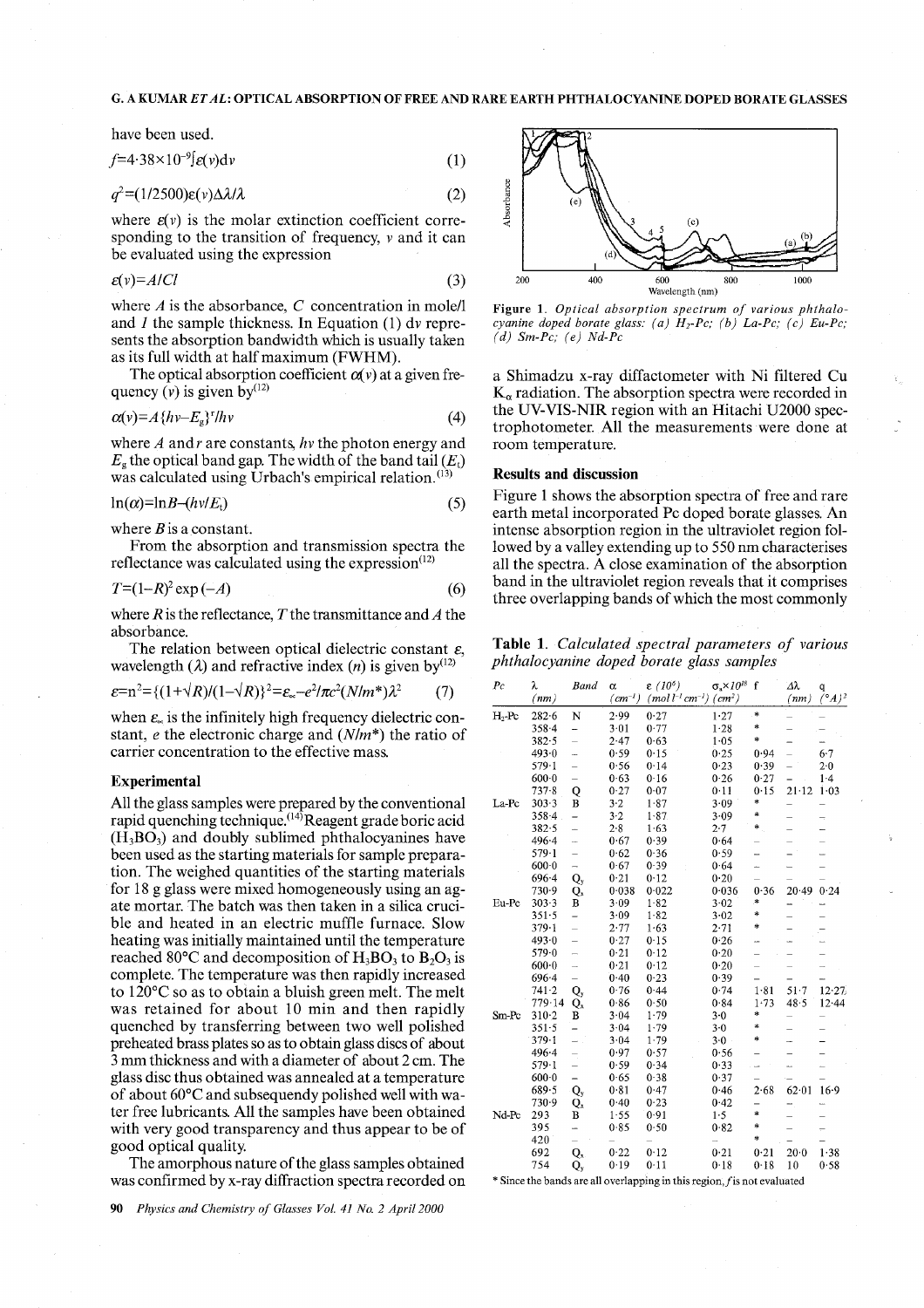

Figure 2. *Variation of* Q *band position with atomic number of the central metal atom.*  $Q_x$  *and*  $Q_y$  *are the components of the*  $Q$  *band* 

known is the Soret or B band arising out of the molecular transition  $b_{2u}(\pi) \rightarrow e_g(\pi^*)$ .<sup>(8)</sup> The broad absorption band in the ultraviolet region is preceded by the ultraviolet absorption band edge of the glassy matrix. The other well known band of the Pc molecule, namely Qband appears in the region between 600-800 nm. It can also be noticed that this band always shows the characteristic splitting (Davidov splitting) in all the samples studied. As noticed in all other Pc based systems here also the Q band appears with intensities which are comparatively smaller than that of the B band. The important spectral parameters, namely absorption coefficient, absorption cross section, oscillator strength, electric dipole line strength and FWHM which are evaluated for the five samples are collected in Table 1. A comparison of these results shows that the oscillator strength of the Q band varies in the sequence Sm>Eu>Nd>La>H2 whereas the bandwidth variation is in the sequence  $Sm>Eu>H_2>La>Md$ . In phthalocyanine molecule (free base or metallated) oscillator strength of an absorption band is a measure of the extent of interaction between the central metal atom (the metal atom is positioned at the centre of the Pc ring) and the Pc ring. Hence, it can be inferred from the results that there is a strong interaction between metal ion and Pc- $\pi$  system for Sm Pc while for H<sub>2</sub> Pc the interaction is not quite strong. Absorption cross section of the B band is found to be maximum for LaPc whereas for  $H_2$ Pc it is the least.

The introduction of rare earth metals into the Pc molecule has a variable effect on the intensity and spacing but does not alter the general type. If the position of the Q bands of each Pc in borate glass is plotted against the atomic number of the metal it is found that the values fall on almost a smooth curve (Figure 2). A similar tendency of the bands has already been reported by Anderson *et at* in chloronaphthalene.  $(1\bar{5})$  The shift of the Q band position to the higher wavelength side is comparatively larger for Eu-Pc. Such a shift could be explained on the basis of the strength of interaction of the central metal atom with the Pc ring. The strength of this coordinate bond and thereby the tendency of formation of the molecule is found to increase with the

*Physics and Chemistry of Glasses Vol.* 41 *No.* 2 *April 2000* 91



Figure 3. *Plot of B band energy*  $(E_B)$  *versus* Q *band energy*  $(E_O)$ 

decrease in size of the central metal atom. This is because of the fact that when the size of the central metal atom decreases the probability of occupancy of the atom within the central position of the Pc ring increases. In view of the fact that the tendency to form planar four coordinate compounds reaching the maximum with Eu, it is possible that the magnitude of the shift in the absorption spectrum can be correlated with the strength of the coordinate links of the central metal ion.

Analysis of absorption spectrum clearly shows the fact that except for some minor changes the positions of Band Q bands are almost similar irrespective of the rare earth substitution. In Figure 3 the variations of B band versus Qband energies are graphically shown for all samples studied. The points fit reasonably well to a straight line of slope  $\sim$ 1 which implies that the energy difference between Band Q bands is necessarily a constant and is estimated to be about 402·32 nm.

The amount of Q band splitting (Davidov splitting) of various Pc doped glassy systems is graphically shown in Figure 4. The graph does not show any linear relationship of the D-splitting with the atomic number of the rare earth ion. From the graph it can be seen that the Davidov splitting is maximum for Nd-Pc (62 nm)



Figure 4. *Variation of* Q *band splitting with atomic number of the central metal atom*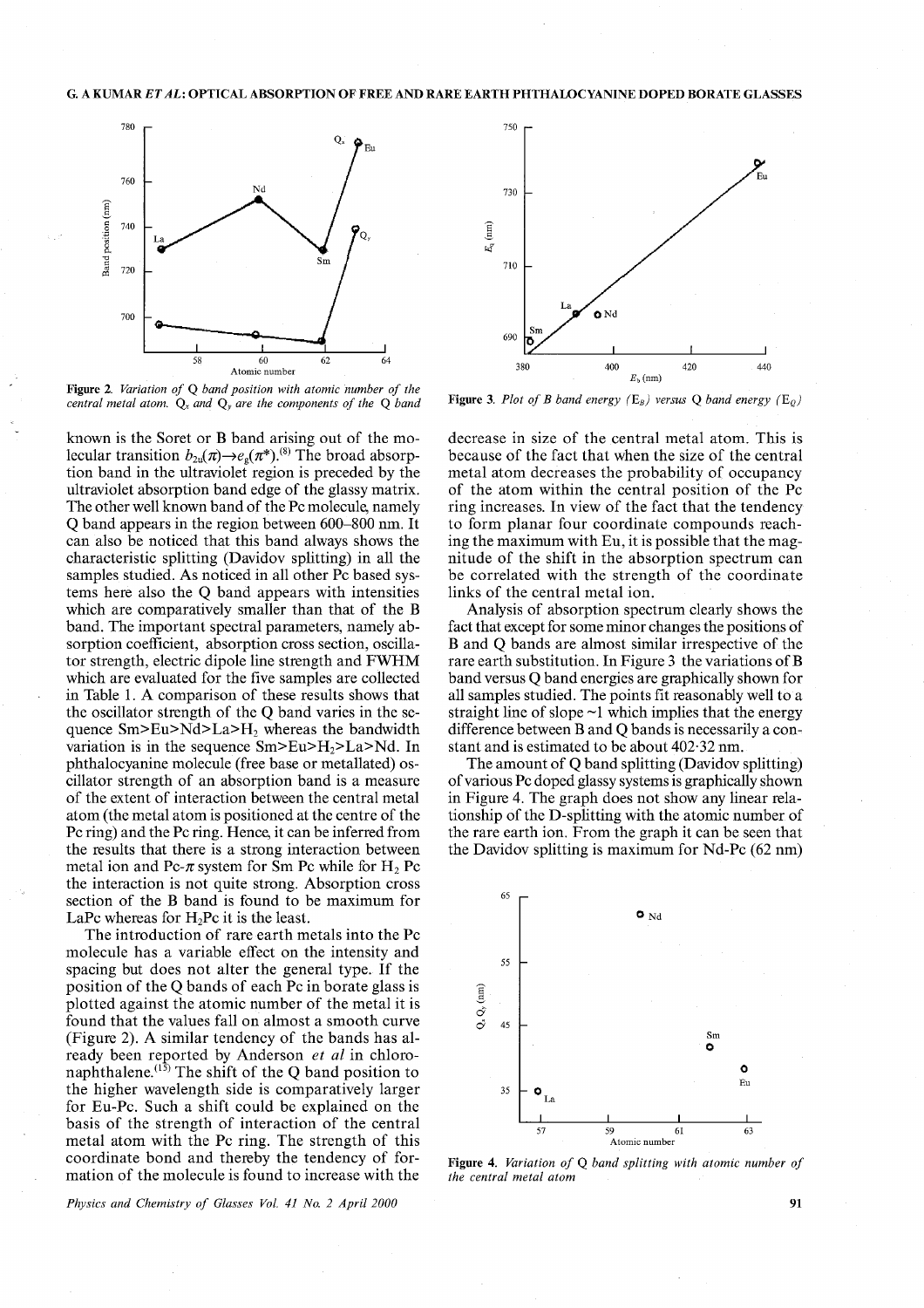

Figure 5. Plot of  $(\alpha h v)^{1/2}$  against the photon energy, hv, for *La-Pc, Nd-Pc, Eu-Pc and Sm-Pc doped borate glasses*

whereas it is minimum in La-Pc (34'5 nm). A comparison of the Davidov splitting with other reported matrices<sup> $(16)$ </sup> clearly shows that the splitting in glassy matrices is considerably reduced.

The appearance of the general Q and B bands is a typical feature of the Pc absorption spectrum. The basic features in the absorption spectrum of many differently substituted Pc's are quite similar. Major difference in the spectra between various matrices is attributed to the effect of the surrounding matrix upon the energy levels of the Pc molecules. In our observations we have noticed a number of such 'extra' bands in the entire UV-VIS region and are designated by numbers 1-5 in Figure 1. The appearance of such extra bands has already been noticed in vapour spectra also. $^{(16)}$  Our experimental result shows except for the 600 nm band all other extra bands are matrix dependent. Molecular orbital calculations show the presence of some  $\sigma \rightarrow \pi$  transitions in the 300-700 nm region. Some of the identified transitions are  $e_{\rm n}'(\sigma) \rightarrow 6e_{\rm s}(\pi)$  (at ~579 nm),  $e''_{\rm u}(\sigma) \rightarrow 6e_{\rm g}(\pi)$  (at ~480 nm) and  $a_{\rm lu}(\sigma) \rightarrow 6e_{\rm g}(\pi)$  (at ~355 nm) Even though these are forbidden transitions, the ligand field surrounding the Pc molecules can mix these



Figure 6. Plot of  $ln(\alpha)$  against the photon energy, hv for La-Pc, *Nd-Pc, Eu-Pc and Sm-Pc doped borate glasses* 

92 *Physics and Chemistry of Glasses Vo!.* 41 *No.* 2 *April 2000*



Figure 7. *Variation of regractive index with wavelength for the four glass samples studied*

transitions with the nearby allowed transitions and thereby relax the forbiddeness of the  $\sigma \rightarrow \pi$  transitions. These transitions could account for the bands at  $\sim$ 579, 490 and 350 nm of the present glassy system. Interpretation of the other 'extra' bands require further molecular orbital calculations on the particular Pc.

The dependence of  $(\alpha h v)^r$  on the photon energy,  $h v$ was plotted for different values of  $r$ . The best fit was obtained for *r=2.* This is the characteristic behaviour of indirect transitions in noncrystalline materials. $^{(17)}$  Figure 5 shows the functional dependence of  $(\alpha h v)^{1/2}$  on *hv* for all the glass samples studied. The extrapolation of the absorption curve  $(\alpha h v)^{1/2}$  versus *hv* to the value  $(\alpha h v)^{1/2}$ =0 yields the value of the optical band gap  $E_{\rm g}$ . The magnitude of  $E<sub>g</sub>$  obtained and also the values of the constant A of Equation (4) are listed in Table 2. The band gap shows a nearly steady value of  $\sim 2.1$  eV throughout the glass samples which point out the fact that it is unaltered by the nature of the central metal ion of the Pc ring. Our earlier observation $(10)$  also shows a band gap of  $\sim$ 2.1 eV for other metal-Pc compounds, namely Ni, Cd, Co, Cu, Zn,  $H_2$ , Mo and Fe doped borate glasses. The optical band gap is closely related to the energy gap between the valance and conduction bands. In glasses the latter is strongly influenced by the anions.<sup>(18)</sup> The s and p orbital of  $B^{3+}$  and s orbital of  $O^{2-}$ interact with each other to form bonding and antibonding states which contribute to valance band and conduction band respectively. Since in the present case the amount of  $B_2O_3$  is always fixed the bonding and antibonding states remain the same and hence will not alter the optical band gap.

**Table 2.** Calculated values of the optical band gap  $(E_g)$ , *band tailing* (E,), *constants (A),* (B), *infinitely high dielectric constant (e.) and ratio ofcarrier concentration to effective mass in various phthalocyanines*

|                                                         |  |  |  | $_{Pc}$   | 'eV         | Ε,<br>'eV. | (cmeV)   | В        | $\epsilon_{\infty}$ | $^{\prime}{\rm N/m^*}$<br>$(10^{20}$ cm <sup>-3</sup> ) <sup>-1/2</sup> |
|---------------------------------------------------------|--|--|--|-----------|-------------|------------|----------|----------|---------------------|-------------------------------------------------------------------------|
|                                                         |  |  |  | $H2$ $PC$ |             |            |          | 1.52     | 4.60                |                                                                         |
| $hv$ (eV)                                               |  |  |  | LaPc      | $2 \cdot 1$ | 0.56       | l 33     | 1.46     | 1.53                | 4.75                                                                    |
|                                                         |  |  |  | EuPc      | 2.3         | 0.35       | 1.52     | $1 - 52$ | $1 - 53$            | $4 - 21$                                                                |
| t the photon energy, hy for La-Pc,<br>ed borate glasses |  |  |  | SmPc      | 1.9         | 0.67       | 1-15     | $1-20$   | 1.52                | 4.80                                                                    |
|                                                         |  |  |  | NdPc      | 2.13        | $0 - 61$   | $1 - 03$ | $1 - 21$ | 1.54                | 4.50                                                                    |
|                                                         |  |  |  |           |             |            |          |          |                     |                                                                         |